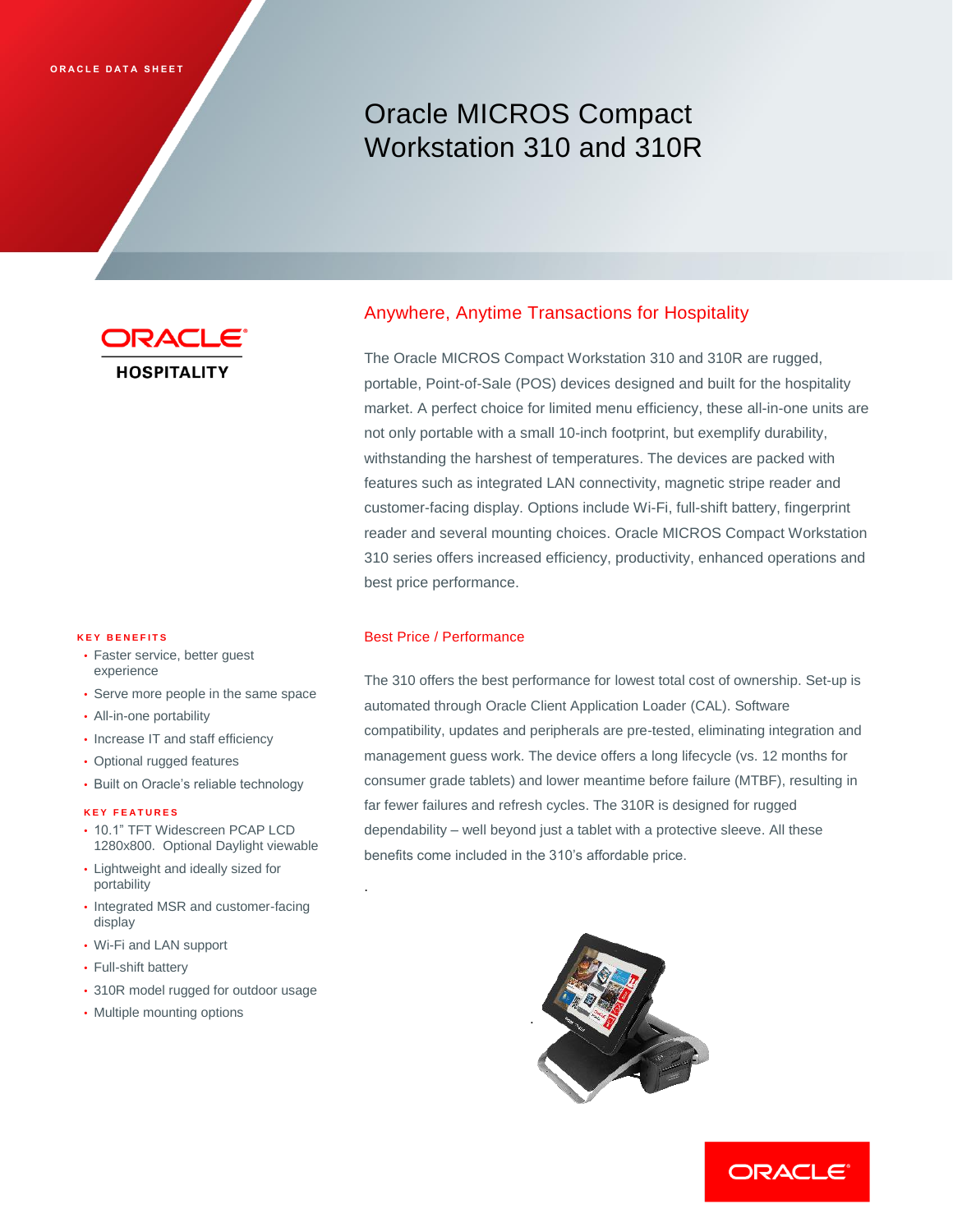

## **A C C E S S O R I E S A V A I L A B L E**

- Basic stand with 20-degree fixed angle (shown above)
- Flexible stand with adjustable tilt (shown on front)
- 83 Wh and battery power pack
- Integrated 1D/2D imager scanner
- Integrated fingerprint reader
- Wall mount
- Oracle MICROS Spare: one 4GB DDR3-1600 SODIMM

## Oracle MICROS Compact Workstation 310 and 310R Specifications

| <b>SYSTEM</b>                             |                                                                                                                          |
|-------------------------------------------|--------------------------------------------------------------------------------------------------------------------------|
| <b>CPU</b>                                | Intel Atom E3930                                                                                                         |
| <b>RAM</b>                                | 4GB DDR3L SO-DIMM                                                                                                        |
| <b>Storage</b>                            | 64GB Solid State Flash Drive                                                                                             |
| <b>OS</b>                                 | Windows® 10 IoT Enterprise 2016 LTSB                                                                                     |
| <b>Display</b>                            | 10.1" TFT Wide Screen PCAP LCD 1280x800<br>300 NIT (310) or 800 NIT (310R) brightness                                    |
| <b>Display Resolution</b>                 | 1280 x 800 WHD                                                                                                           |
| <b>Magnetic Stripe</b><br>Reader          | Integrated 3 Track MSR with Encryption capability                                                                        |
| <b>Customer Facing</b><br><b>Display</b>  | Integrated 256x64 OLED graphical display capable<br>of double byte language support                                      |
| Power                                     | 80W                                                                                                                      |
| <b>I/O PORTS</b>                          |                                                                                                                          |
| <b>USB Port</b>                           | 2 x USB 2.0, 5V@0.5A, 2 x USB 3.0 5v,0.75A,1 x<br>USB-C 5V or 15V with locking connector                                 |
| <b>IDN Port</b>                           | 1                                                                                                                        |
| Serial                                    | 1 x RJ45 RS232                                                                                                           |
| <b>Cash Drawer Ports</b>                  | 2                                                                                                                        |
| <b>LAN</b>                                | 1 x 10/100/1000                                                                                                          |
| <b>MECHANICAL</b><br><b>ENVIRONMENTAL</b> |                                                                                                                          |
| <b>Dimensions</b><br>(HxWxD)              | 7.5 x 11.6 x 1.9 in / 191 x 294 x 47mm (w/o stand)<br>9.5 x 11.6 x 12.6 in / 242 x 294 x 320 mm (with<br>flexible stand) |
| Weight                                    | 3.64 lbs head / 9lbs head and base / 10.7 head,<br>base, and battery pack                                                |
| <b>Operating</b>                          | 310 0-50C (32-122F)                                                                                                      |
| <b>Temperature Range</b>                  | 310R-10-60C (14-140F)<br>0% - 90% non-condensing                                                                         |
| <b>Humidity</b>                           | IP43 (310) / IP45 (310R)                                                                                                 |
| <b>Ingress Protection</b>                 | $EN62262$ -IK07: Impact energy = 2.0 joules                                                                              |
| <b>Impact Resistance</b>                  |                                                                                                                          |
| <b>OPTIONS</b>                            |                                                                                                                          |
| <b>WLAN</b>                               | Wi-Fi 802.11a/b/g/n integrated in select models                                                                          |
| <b>Battery Pack</b>                       | Li-Ion Battery power pack 83 Wh                                                                                          |
| <b>Biometric</b>                          | Integrated Fingerprint reader                                                                                            |
|                                           | Fixed 20° angle stand or Flexible adj. stand w/                                                                          |
| <b>Mounting</b>                           | battery pack support, wall mount (VESA)<br>Daylight viewable display with optically bonded                               |
| <b>310R Model features</b>                | PCAP touchscreen, temperature range is 14 to 140<br>F, IP 45                                                             |